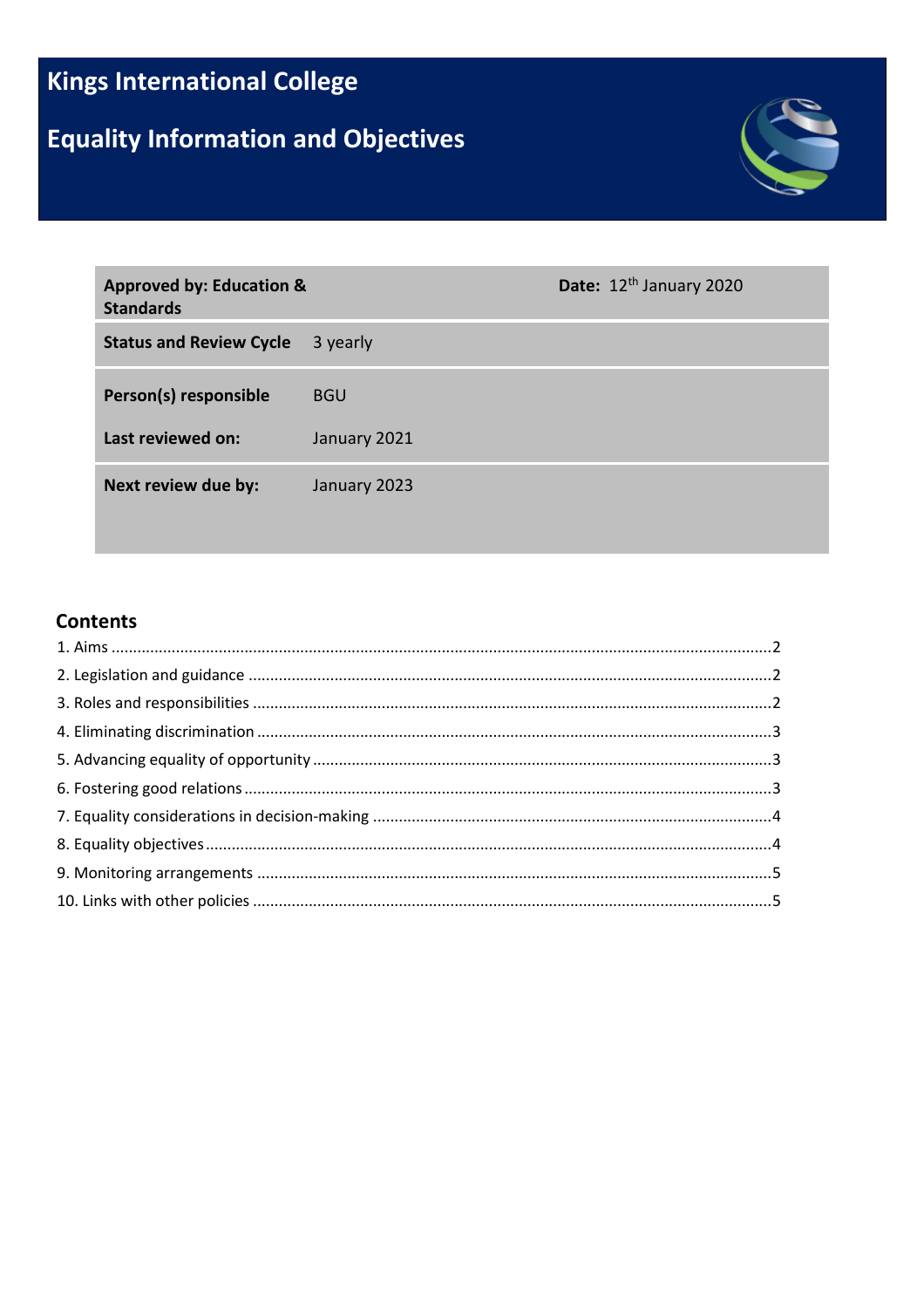#### <span id="page-1-0"></span>1. Aims

Kings International College aims to meet its obligations under the public sector equality duty by having due regard to the need to:

- Eliminate discrimination and other conduct that is prohibited by the Equality Act 2010.
- Advance equality of opportunity between people who share a protected characteristic and people who do not share it.
- Foster good relations across all characteristics between people who share a protected characteristic and people who do not share it.

## <span id="page-1-1"></span>2. Legislation and guidance

This document meets the requirements under the following legislation:

- [The Equality Act 2010,](http://www.legislation.gov.uk/ukpga/2010/15/contents) which introduced the public sector equality duty and protects people from discrimination.
- [The Equality Act 2010 \(Specific Duties\) Regulations 2011,](http://www.legislation.gov.uk/uksi/2011/2260/contents/made) which require schools to publish information to demonstrate how they are complying with the public sector equality duty and to publish equality objectives.

This document is also based on Department for Education (DfE) guidance[:](https://www.gov.uk/government/uploads/system/uploads/attachment_data/file/315587/Equality_Act_Advice_Final.pdf) [The Equality Act 2010 and](https://www.gov.uk/government/uploads/system/uploads/attachment_data/file/315587/Equality_Act_Advice_Final.pdf) [schools.](https://www.gov.uk/government/uploads/system/uploads/attachment_data/file/315587/Equality_Act_Advice_Final.pdf)

## <span id="page-1-2"></span>3. Roles and responsibilities

The Governing Board will:

- Ensure that the equality information and objectives as set out in this statement are published and communicated throughout Kings International College, including to staff, pupils and parents, and that they are reviewed and updated at least once every four years.
- Delegate responsibility for monitoring the achievement of the objectives on a daily basis to the Headteacher.

The Headteacher will:

- Promote knowledge and understanding of the equality objectives amongst staff and pupils.
- Monitor success in achieving the objectives and report back to governors.

All Kings International College staff are expected to have regard to this document and to work to achieve the objectives as set out in section 8.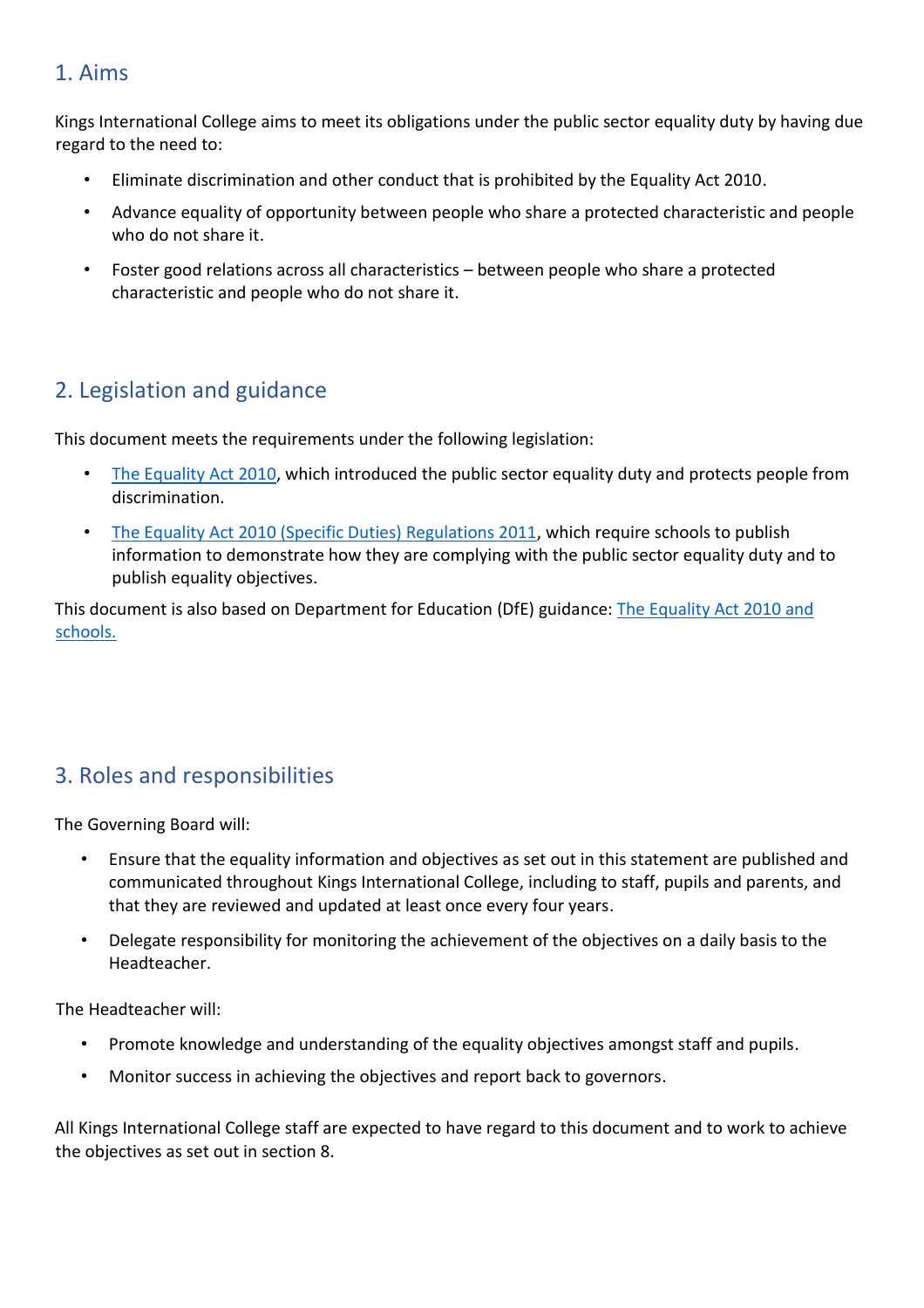#### <span id="page-2-0"></span>4. Eliminating discrimination

- Kings International College is aware of its obligations under the Equality Act 2010 and complies with non-discrimination provisions.
- Where relevant, our policies include reference to the importance of avoiding discrimination and other prohibited conduct.
- Staff and governors are regularly reminded of their responsibilities under the Equality Act, for example during meetings. Where this has been discussed during a meeting it is recorded in the meeting minutes. From January 2021, all staff will complete training on the Equality Act as part of their wider CPD programme. Kings International College has a designated member of staff for monitoring equality issues, and an equality link governor. They regularly liaise regarding any issues and make senior leaders and governors aware of these as appropriate.

## <span id="page-2-1"></span>5. Advancing equality of opportunity

As set out in the DfE guidance on the Equality Act, Kings International College aims to advance equality of opportunity by:

- Removing or minimising disadvantages suffered by people which are connected to a particular characteristic they have (e.g. pupils with disabilities, or gay pupils who are being subjected to homophobic bullying).
- Taking steps to meet the particular needs of people who have a particular characteristic (e.g. enabling Muslim pupils to pray at prescribed times).
- Encouraging people who have a particular characteristic to participate fully in any activities (e.g. encouraging all pupils to be involved in the full range of Kings International College societies). In fulfilling this aspect of the duty, Kings International College will:
- Publish attainment data each year showing how pupils with different characteristics are performing.
- Analyse the above data to determine strengths and areas for improvement, implement actions in response and publish this information.
- Make evidence available identifying improvements for specific groups (e.g. declines in incidents of homophobic or transphobic bullying).
- Publish further data about any issues associated with particular protected characteristics, identifying any issues which could affect our own pupils.

## <span id="page-2-2"></span>6. Fostering good relations

.

Kings International College aims to foster good relations between those who share a protected characteristic and those who do not share it by:

• Promoting tolerance, friendship and understanding of a range of religions and cultures through different aspects of our curriculum. This includes teaching in RE, Citizenship and personal, social, health and economic (PSHE) education, but also activities in other curriculum areas. For example, as part of teaching and learning in English/reading, pupils will be introduced to literature from a range of cultures.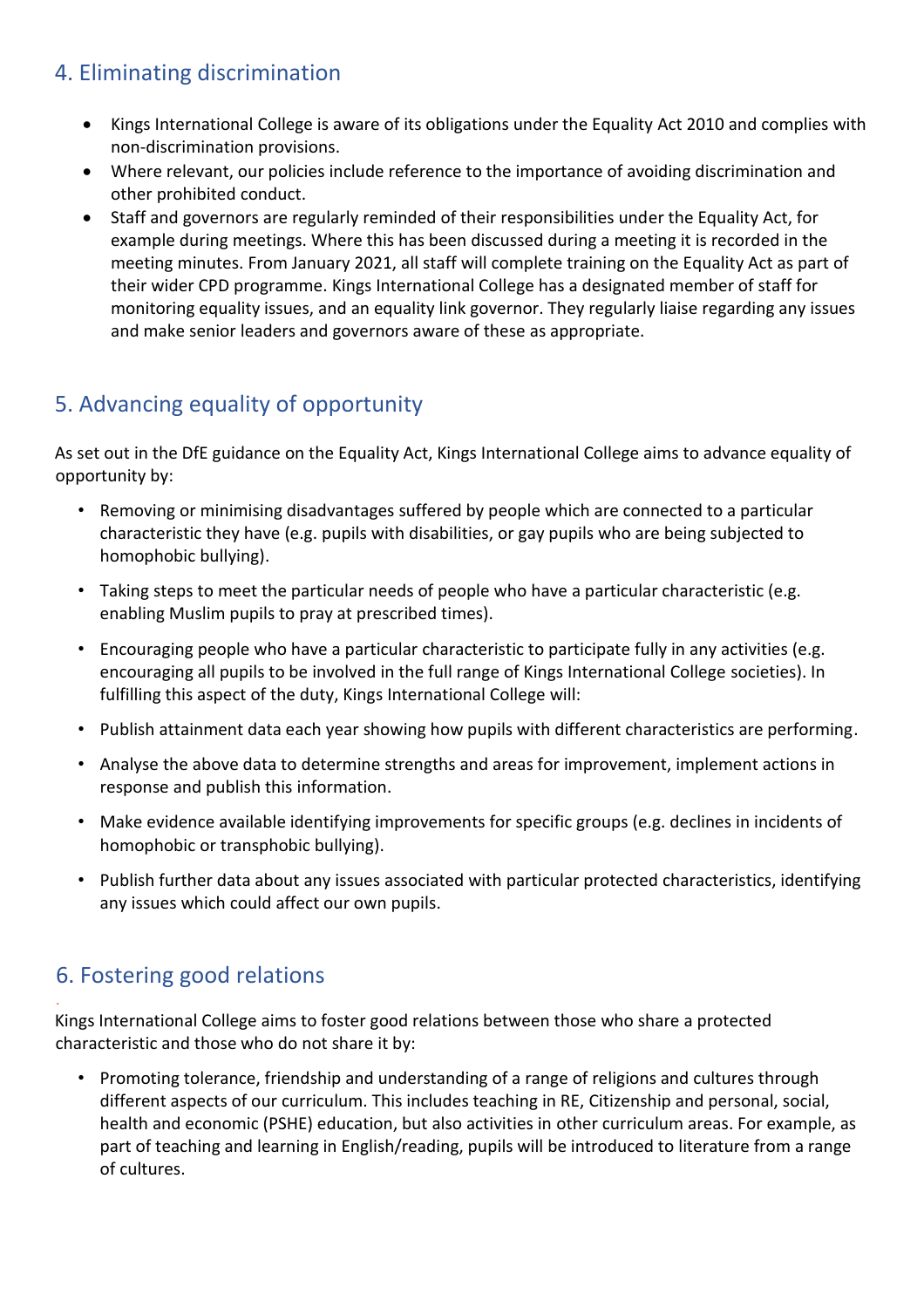- Holding assemblies dealing with relevant issues. Pupils will be encouraged to take a lead in such assemblies and we will also invite external speakers to contribute.
- Working with our local community. This includes inviting leaders of local faith groups to speak at assemblies, and organising school trips and activities based around the local community.
- Encouraging and implementing initiatives to deal with tensions between different groups of pupils within the Kings International College. For example, our school council has representatives from different year groups and is formed of pupils from a range of backgrounds. All pupils are encouraged to participate in the Kings International College's activities, such as sports clubs. We also work with parents to promote knowledge and understanding of different cultures.
- We have developed links with people and groups who have specialist knowledge about particular characteristics, which helps inform and develop our approach.

# <span id="page-3-0"></span>7. Equality considerations in decision-making

Kings International College ensures it has due regard to equality considerations whenever significant decisions are made.

Kings International College always considers the impact of significant decisions on particular groups. For example, when a school trip or activity is being planned, Kings considers whether the trip:

- Cuts across any religious holidays.
- Is accessible to pupils with disabilities.
- Has equivalent facilities for boys and girls.

Kings International College keeps a written record (known as an Equality Impact Assessment) to show we have actively considered our equality duties and asked ourselves relevant questions. This is recorded at the same time as the risk assessment when planning school trips and activities. The record is completed by the member of staff organising the activity and is stored electronically with the completed risk assessment.

#### <span id="page-3-1"></span>8. Equality objectives

**Objective 1:** Diminish the difference in attainment between disadvantaged and non-disadvantaged pupils.

- We have chosen this objective as it is specific to our context in that disadvantaged student progress and attainment is consistently weaker than non-disadvantaged students.
- To achieve this objective, we plan to deliver high quality, targeted staff CPD; raise literacy levels of our students, including the reading age of disadvantaged students; raise aspirations of both children and their parents; deliver a curriculum that is ambitious, balanced and addresses social disadvantage.
- Progress made towards this objective to be reviewed April 2021.

**Objective 2:** Improve the attendance of SEND pupils.

- We have chosen this objective as SEND attendance has historically been lower compared to non-SEND children plus disproportionately impacted by the pandemic.
- To achieve this objective, we plan to provide daily tutor support through the national lockdown; where appropriate, offer the child a place in school during the national lockdown; identify barriers to attendance and strive to remove or reduce the impact of these e.g. effective use of a TA or a transition back to school timetable.
- Progress made towards this objective to be reviewed March 2021.